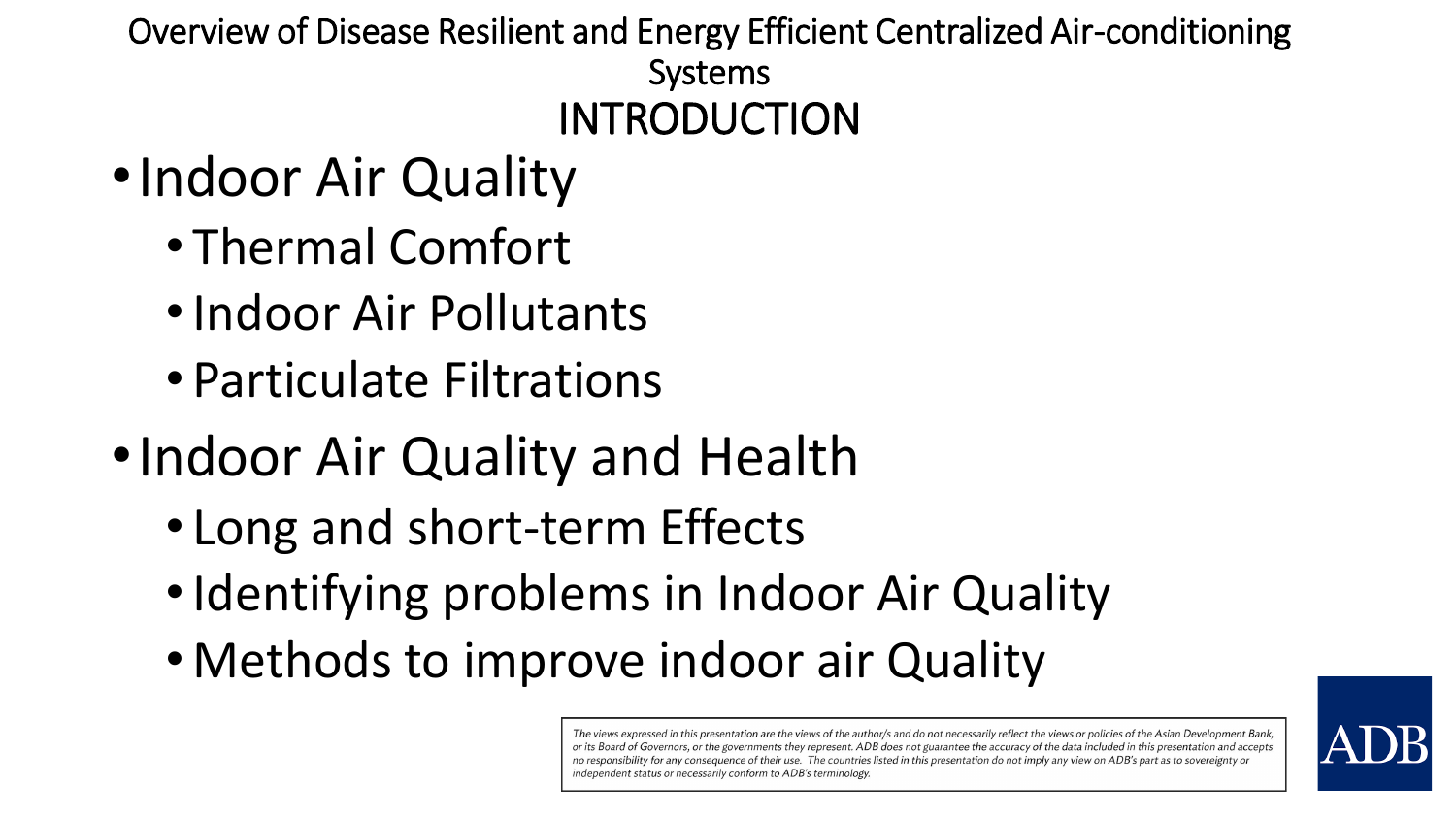## **Indoor Environment:**

• Aerosolization of infection ●Relative Humidity ●Temperature

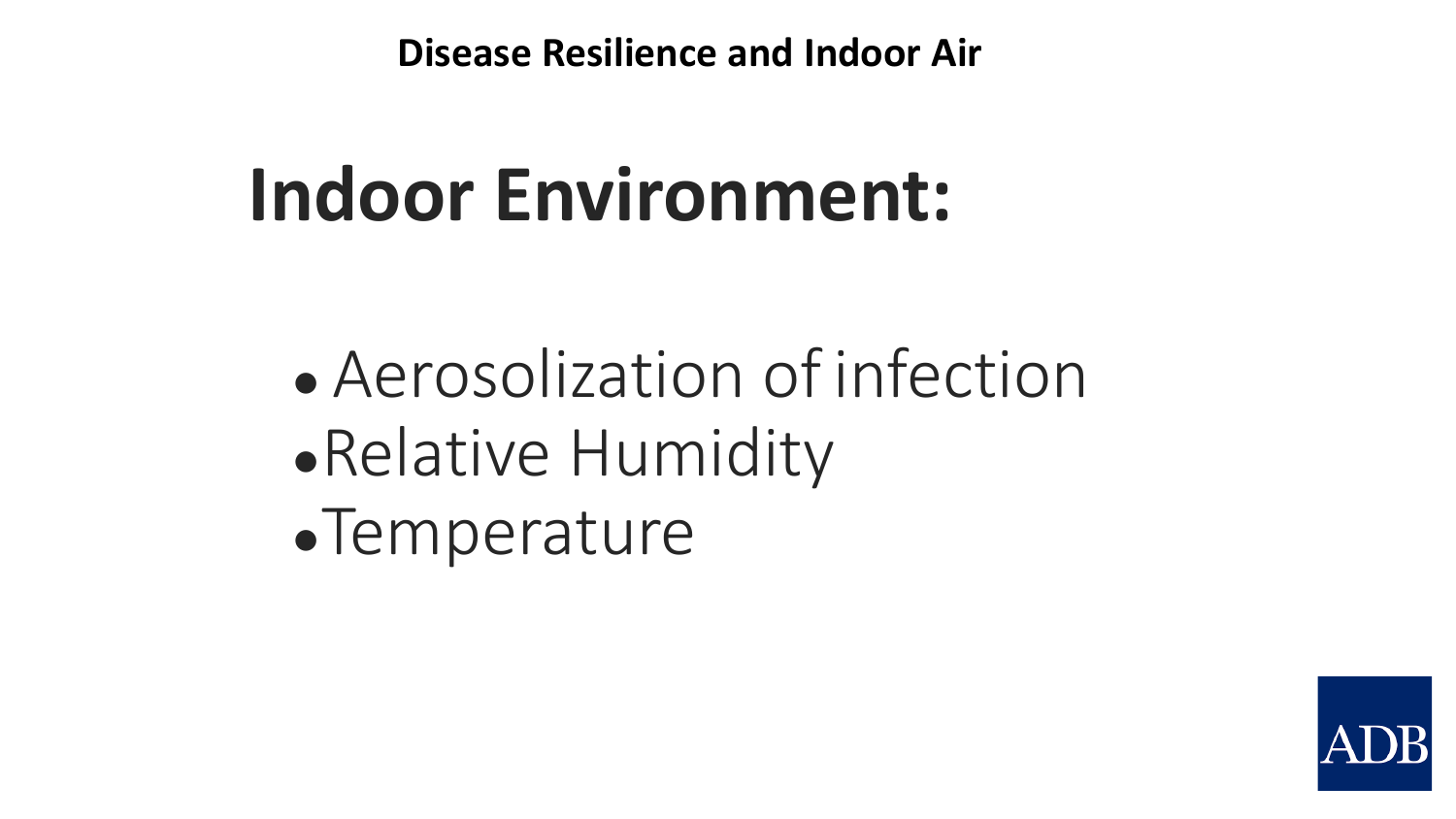#### *Is the Virus Air-Borne & can it spread thru Air-con?*

*Ventilation and filtration provided by heating, ventilating, and air-conditioning systems can reduce the airborne concentration of SARS-CoV-2 and thus the risk of transmission through the air.* 

*Unconditioned spaces can cause thermal stress to people that may be directly life threatening and that may also lower resistance to infection.*

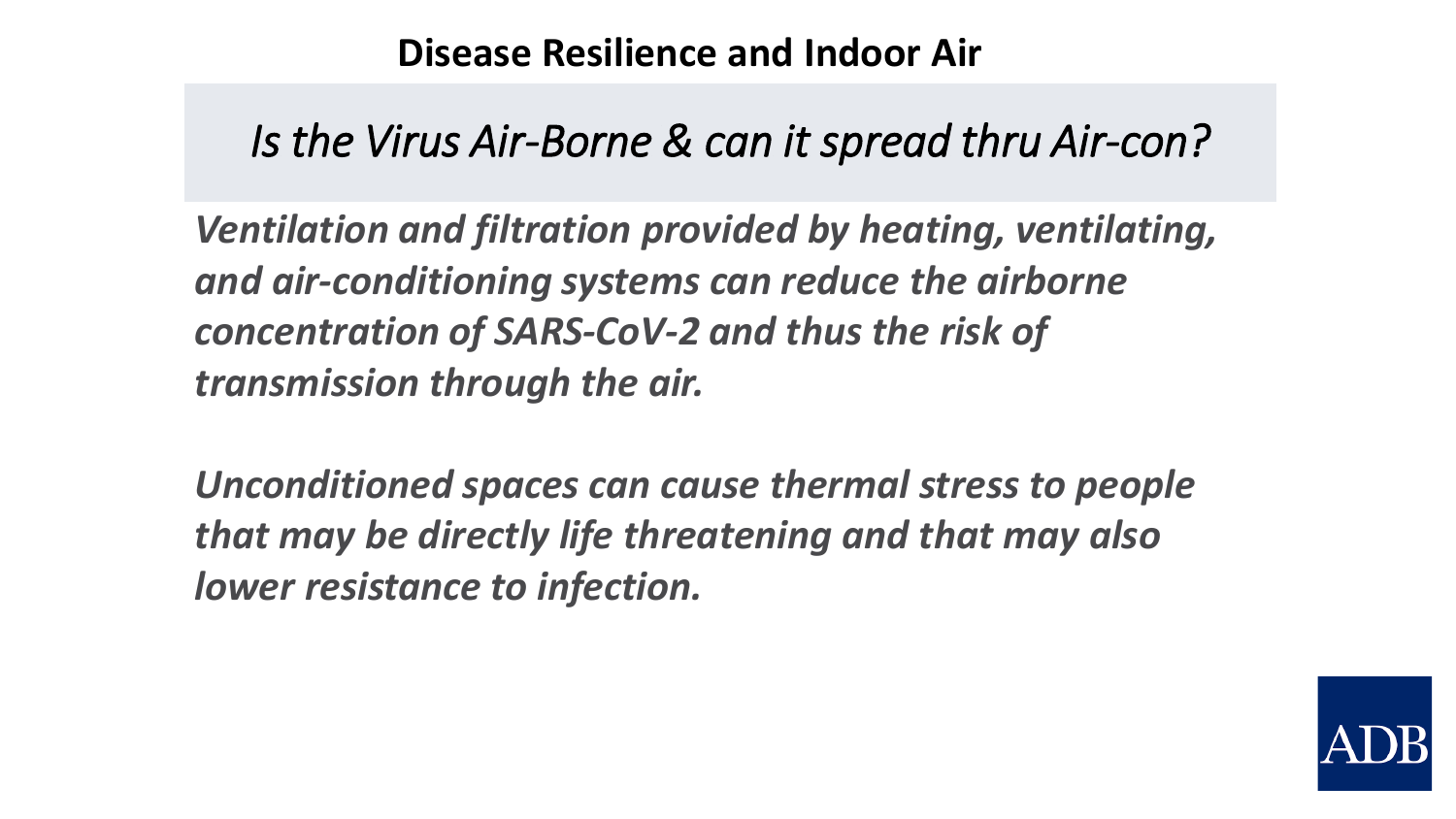## COVID 19 TRANSMISSION ROUTES



*Droplets and small particles of a broad spectrum of diameters get generated during the course of coughing & sneezing and to a lesser extent by even talking and breathing* 

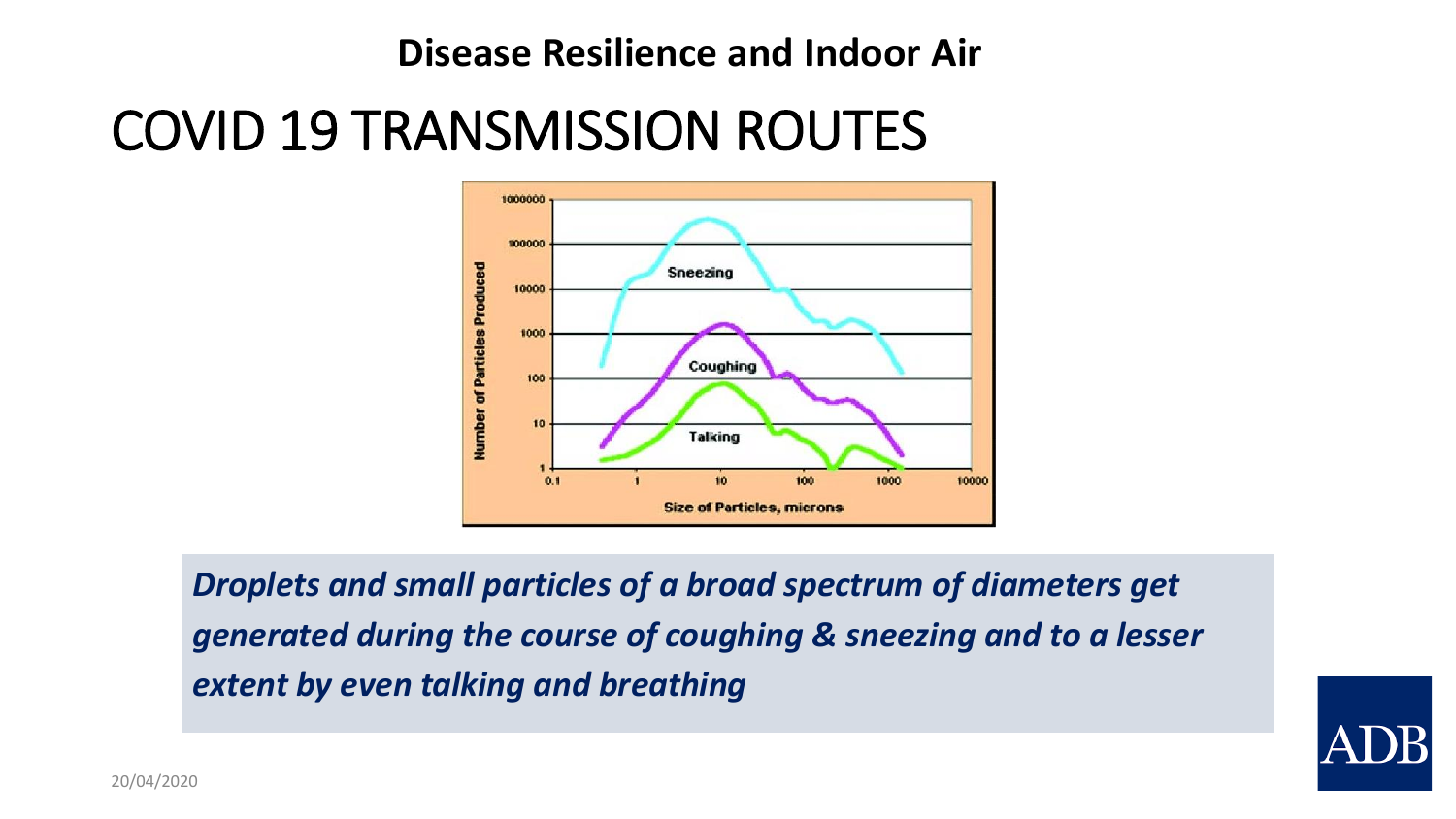## COVID 19 TRANSMISSION ROUTES **Disease Resilience and Indoor Air**





Figure 1. WHO reported exposure mechanisms of COVID-19 SARS-CoV-2 droplets (dark blue colour). Light blue colour: airbome mechanism that is known from SARS-CoV-1 and other flu, currently there is no reported evidence specifically for SARS-CoV-2 (figure: courtesy Francesco Franchimon).

*The large cough droplets fall on nearby surfaces & objects, such as desks & tables.*  People can get infected by touching those contaminated surfaces; and then touching *their eyes, nose or mouth.*

ADB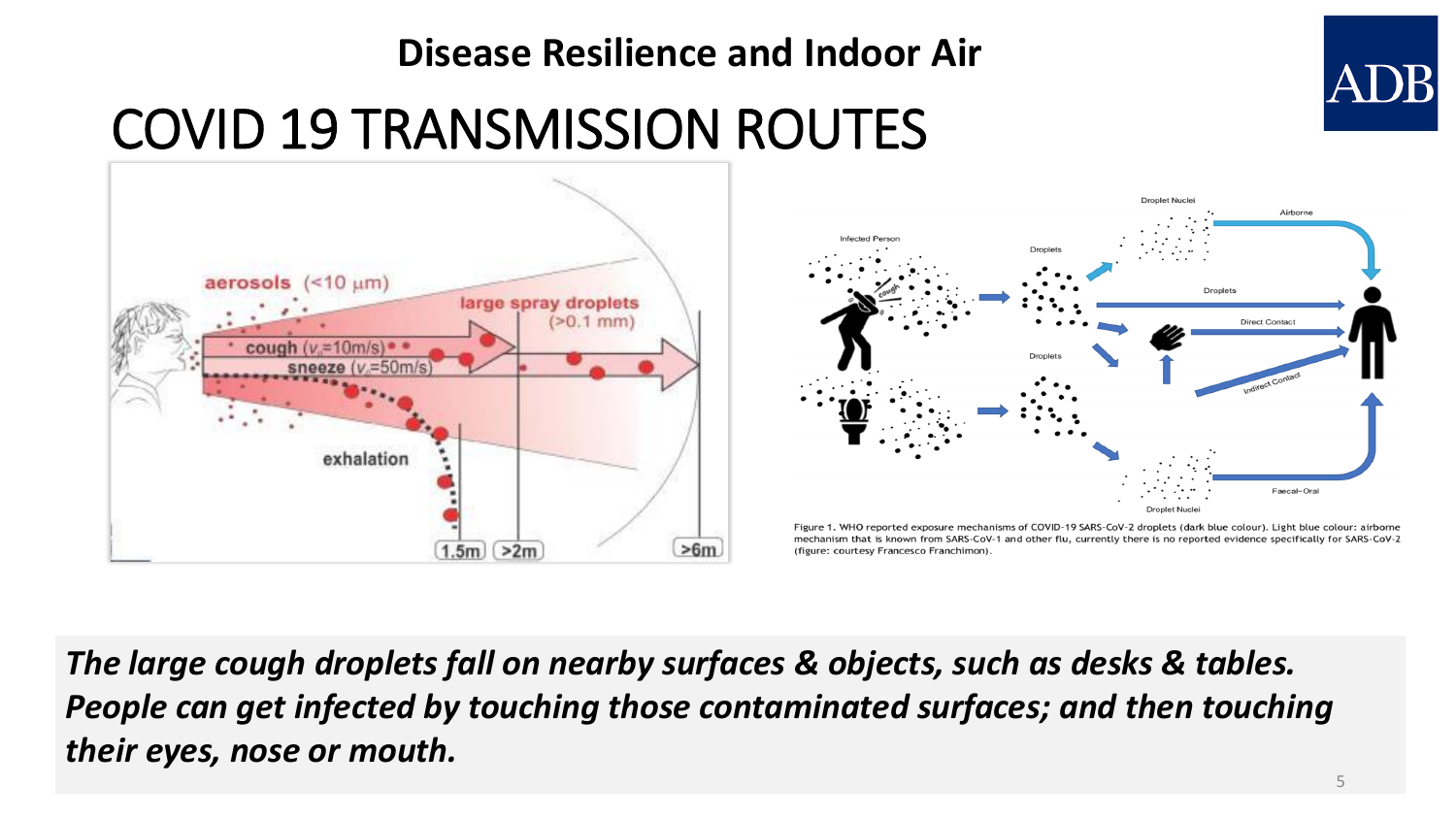## Relative Humidity

- *Infectivity and survival of Virus*
- *Impact on air borne transmission*
- *Impact on respiratory route*

## **RH :** Effectivity of Virus



*Researchers have found that higher humidity decelerates the spread of the virus.*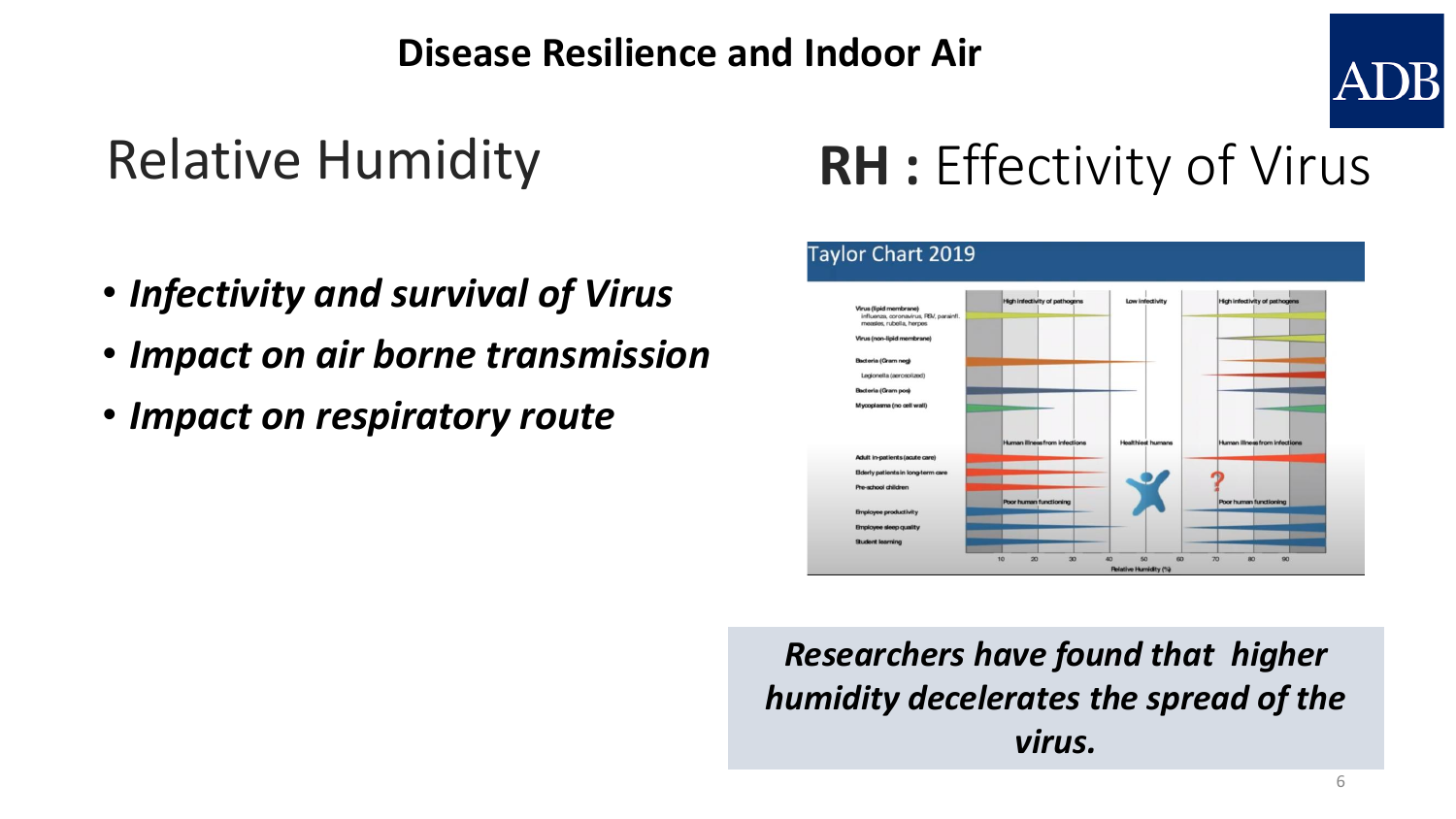## **RH :** Impact on air borne transmission

*With lower humidity, infected droplets from cough, especially smaller than 0.5 micron evaporate fast & become even smaller & remain suspended in air for a long time. Thus, with lower humidity more such small infected particles would remain suspended for a long time in the air.*

*When air is dry it is more difficult to clean surfaces due to re-suspension and re-settling of particles*

*Infectious droplets shrink, travel far and evade surface cleaning when air is dry*

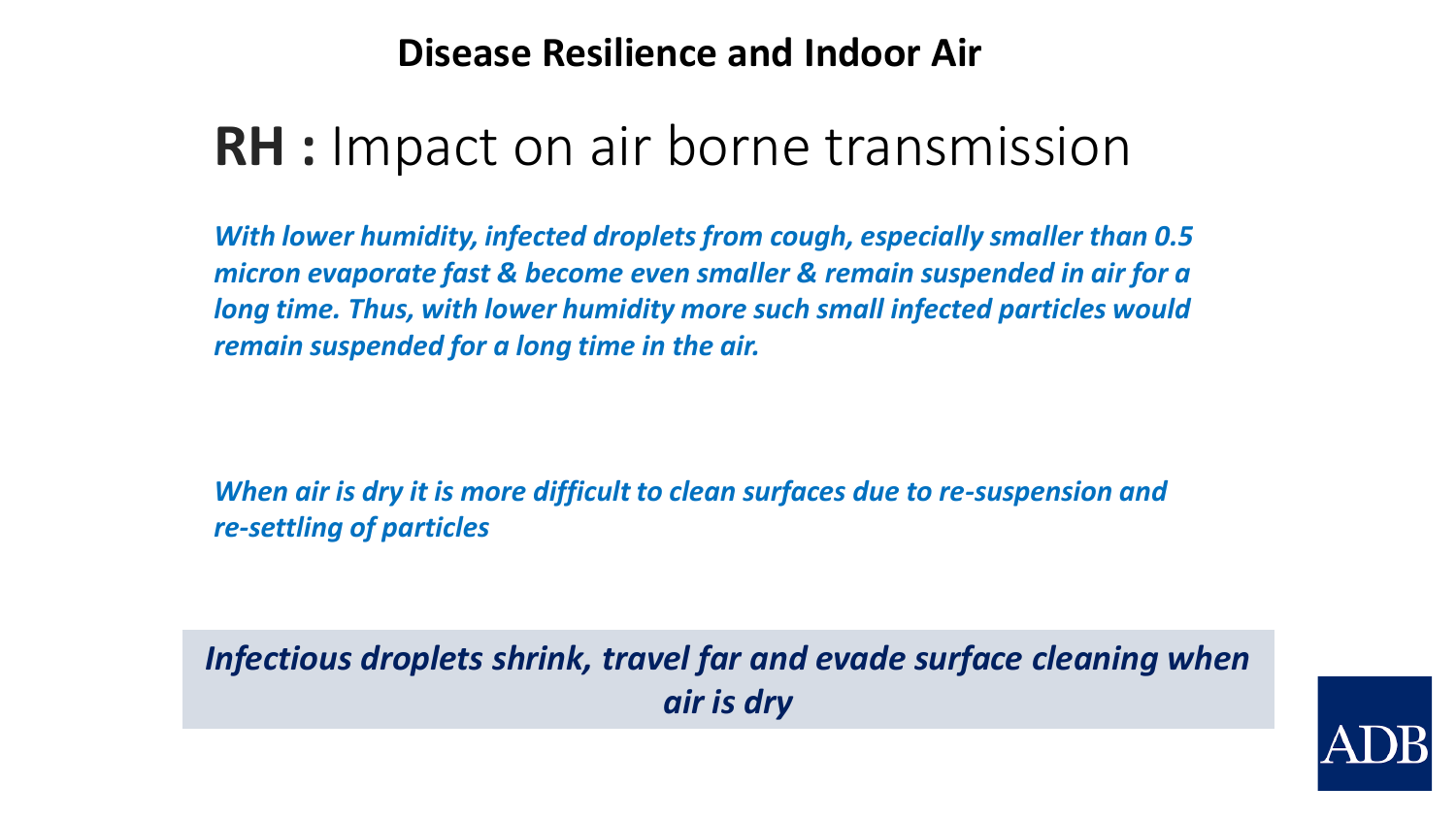## **Temperature**

- *AIRBORNE* :: Studies conducted at various RH levels have shown that using viral culture methods low temperatures (7–8 °C) were optimal for airborne influenza survival, with virus survival decreasing progressively at moderate Temperatures (20.5–24 °C) and further decreases at higher (greater than 30 °C) temperatures.
- *SURFACES* :: As per some recent studies, SARS-CoV-2 has been found highly stable on surfaces for 14 days at 4 °C; one day at 37 °C and 30 minutes at 56 °C were needed to inactivate the virus.

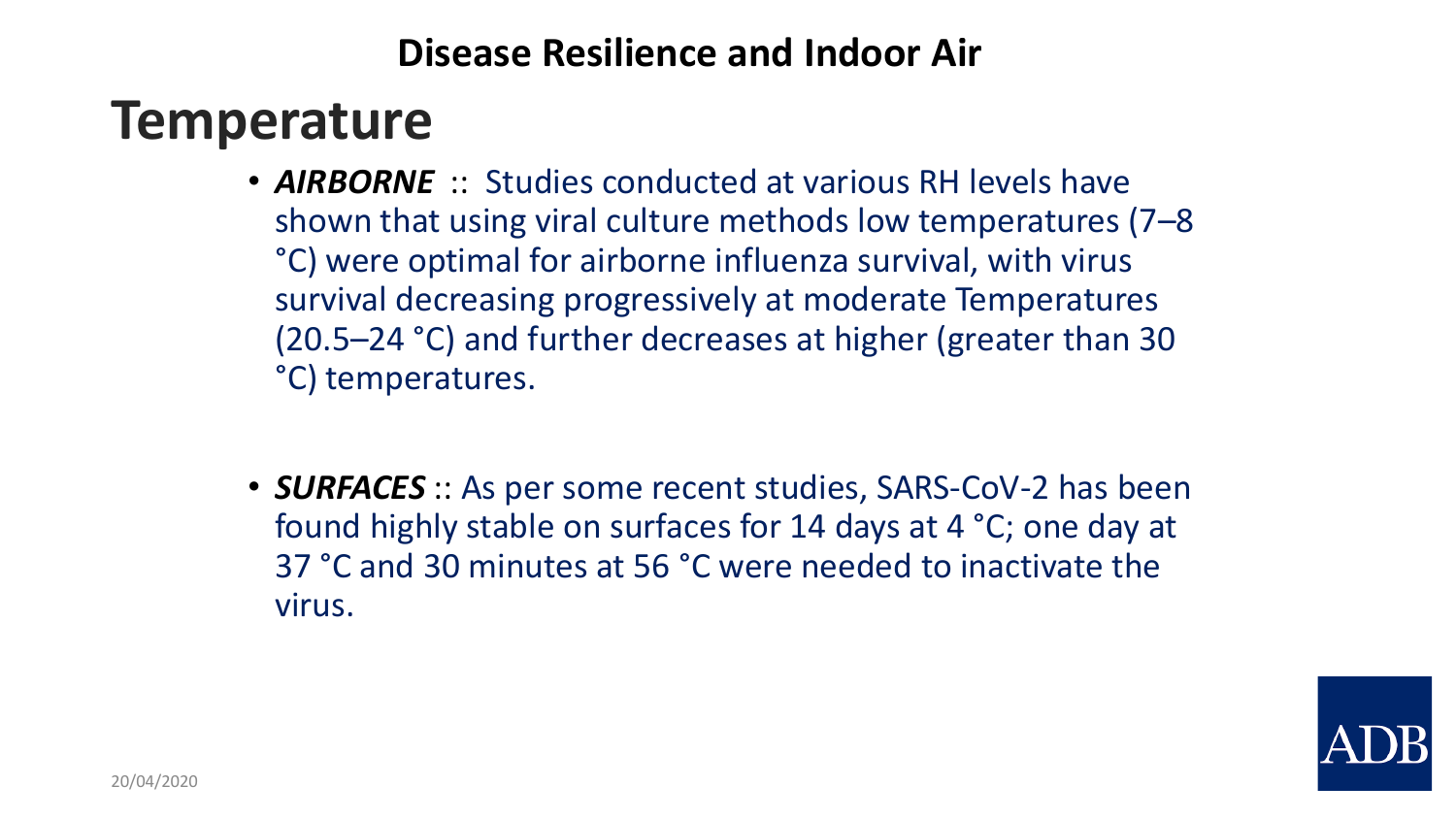## Strategies for SAFE ENVIRONMENT **Disease Resilience and Indoor Air**

- Use of Standards from ASHRAE and ISHRAE for good Air **Quality**
- Increase the filtration levels in case of recirculation's.
- Add maximum fresh air possible.
- Use UVGI technologies at AHU and Ducts and upper surfaces
- Maintain good thermal conditions including RH
- Maintain social distances
- Must wear Masks

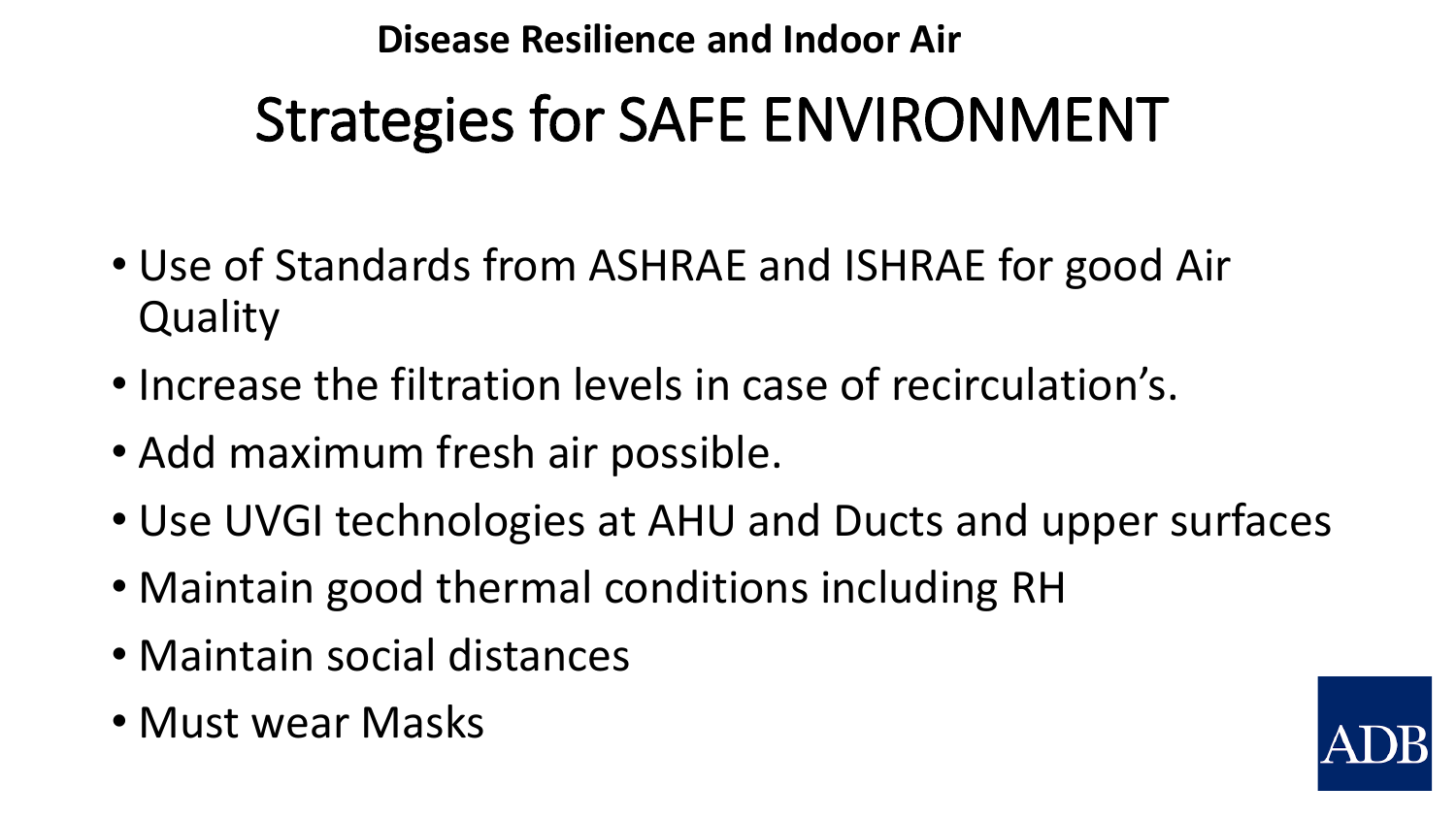## Strategies for SAFE ENVIRONMENT

#### • **Passive Filtration**

The various combinations of these filters

are also used for more critical requirements

• UVGI

#### • **Active Technologies –**

- Ionisations
- Electro Static Precipitators (ESP)
- Photocatalytic Oxidation (PCO)
- Photo-hydro-ionization PHI

NOTE - Few of the active technologies are called as Emerging Technologies by WHO and the efficacy of these systems in real applications are yet to be established





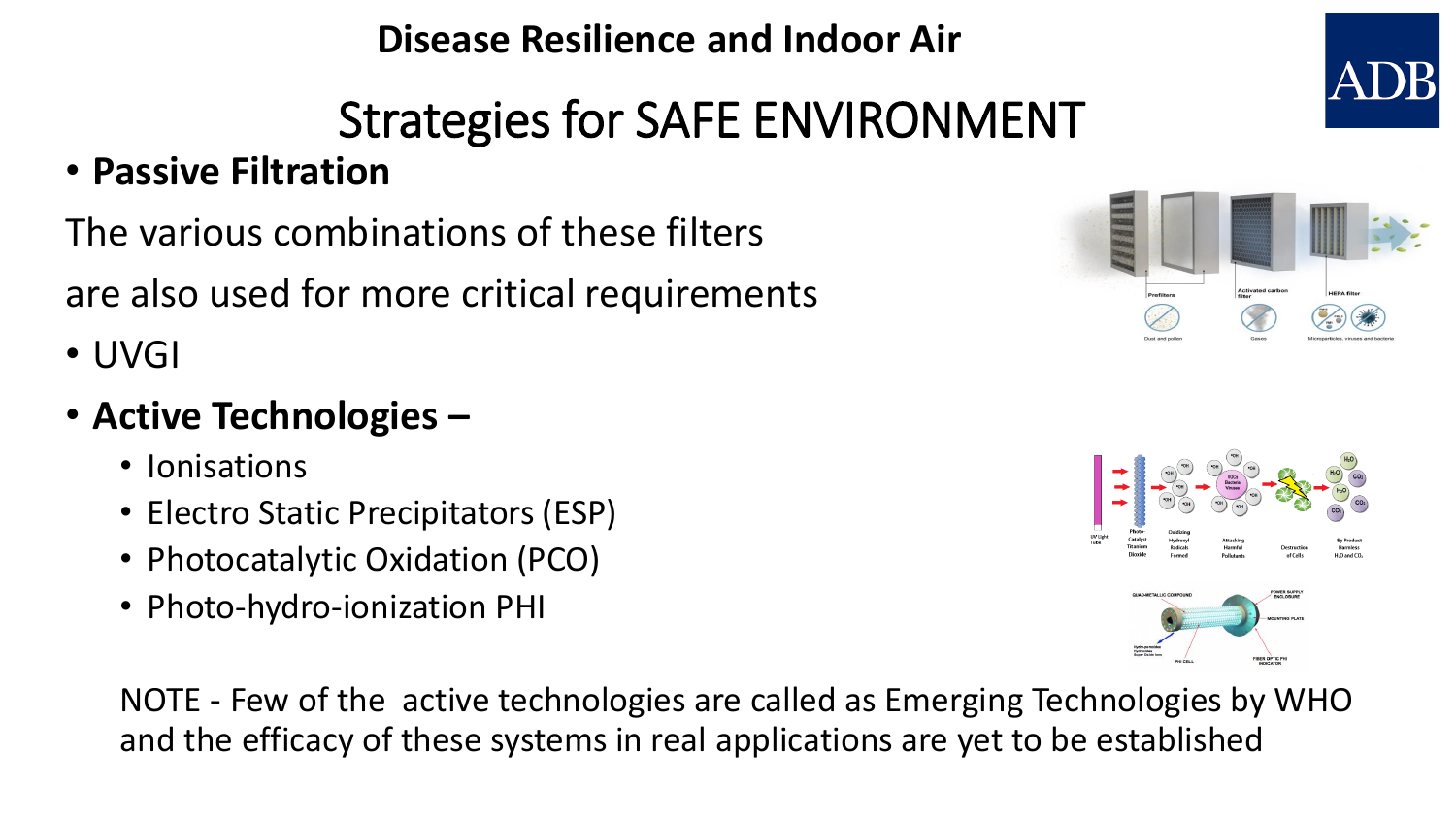## RECOMMENDATION

Few strategies for maintaining safe indoor environment from COVID-19 in enclosed areas are as mentioned below.

- Increase Ventilation rate Mechanical or natural. By adding with 2 to 4 outdoor Air Changes per hour.
- Increase Filtration level The filter rating of MERV 13 or above is recommended
- Temperature For good and acceptable Thermal comfort

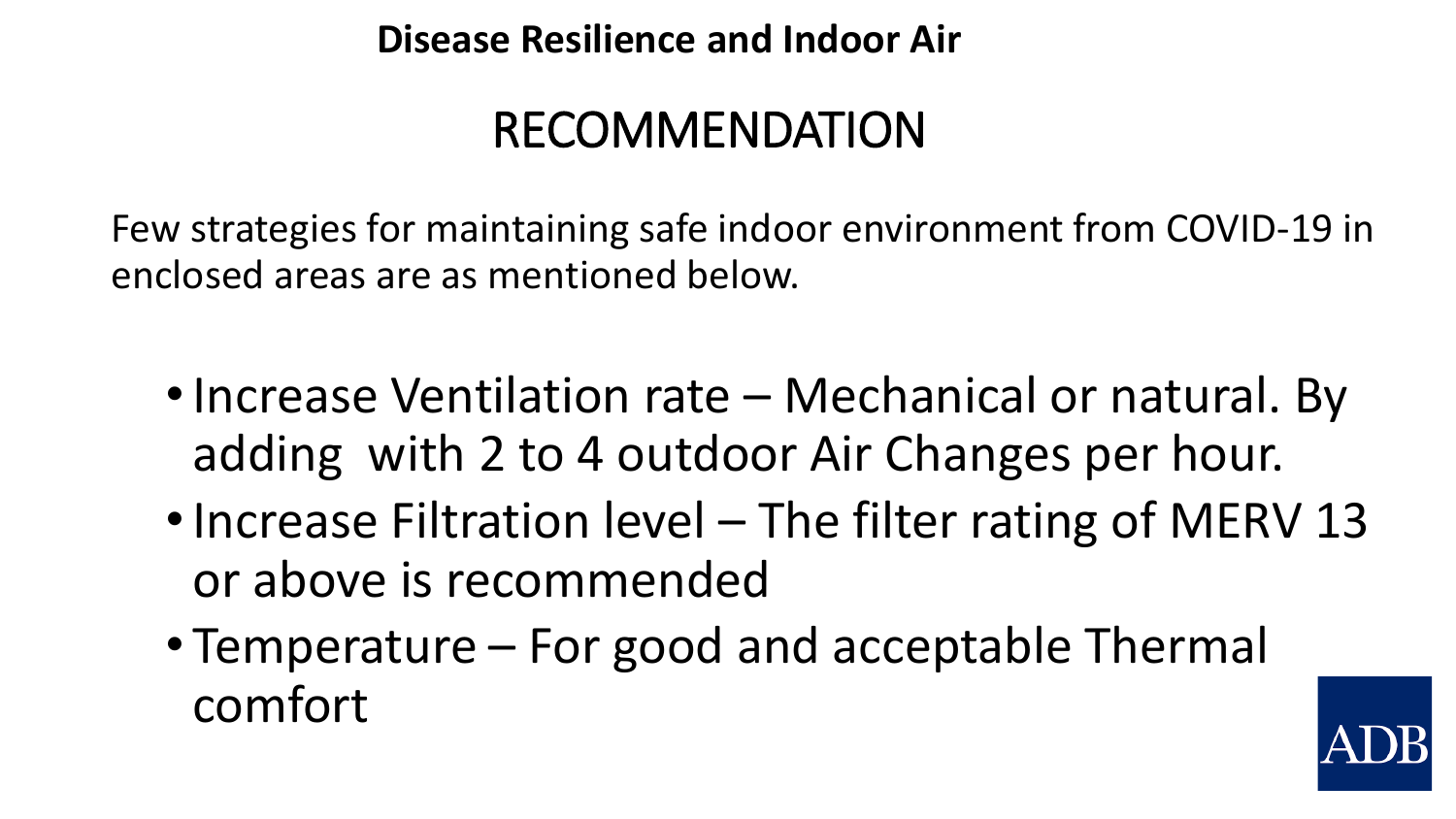## RECOMMENDATION

- •Humidity For good and acceptable Thermal comfort and to reduce the survival rate of Covid-19
- Air distribution Check the flow to reach out to all areas
- Balancing of Air for supply and exhaust for ventilation.
- Monitoring of Indoor Air Quality to check the outdoor air.